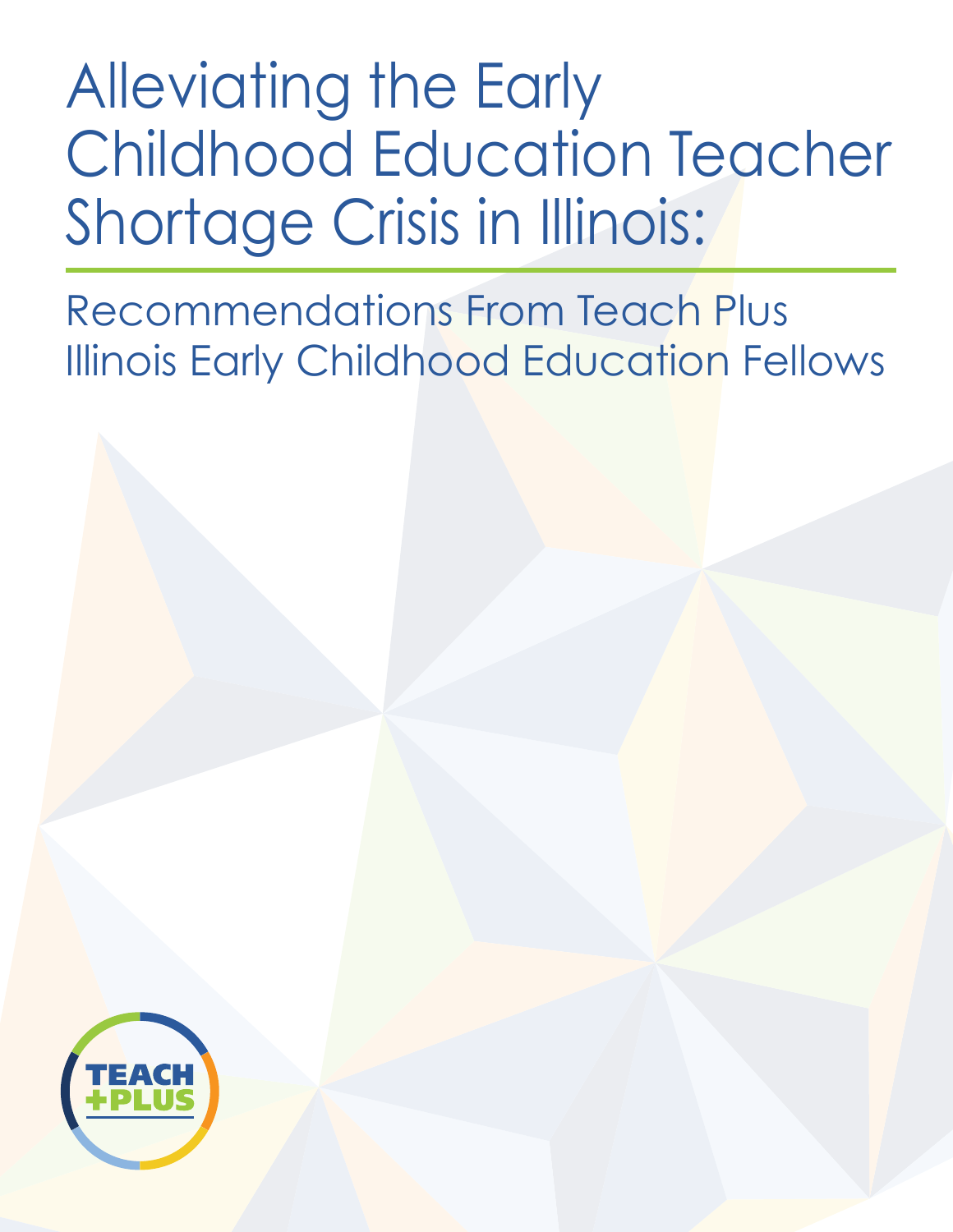### **AUTHORS**

Roisleen Todd \* Cindy Rice \* Jared Hennen Joanna Dau Nidia Carranza

\* denoted as a lead author

### **ILLINOIS STAFF**

Josh Kaufmann (Senior Executive Director) Sinthu Ramalingam (Illinois Early Childhood Policy Manager) Bill Curtin (Illinois Policy Manager and Teacher Leadership Coach)

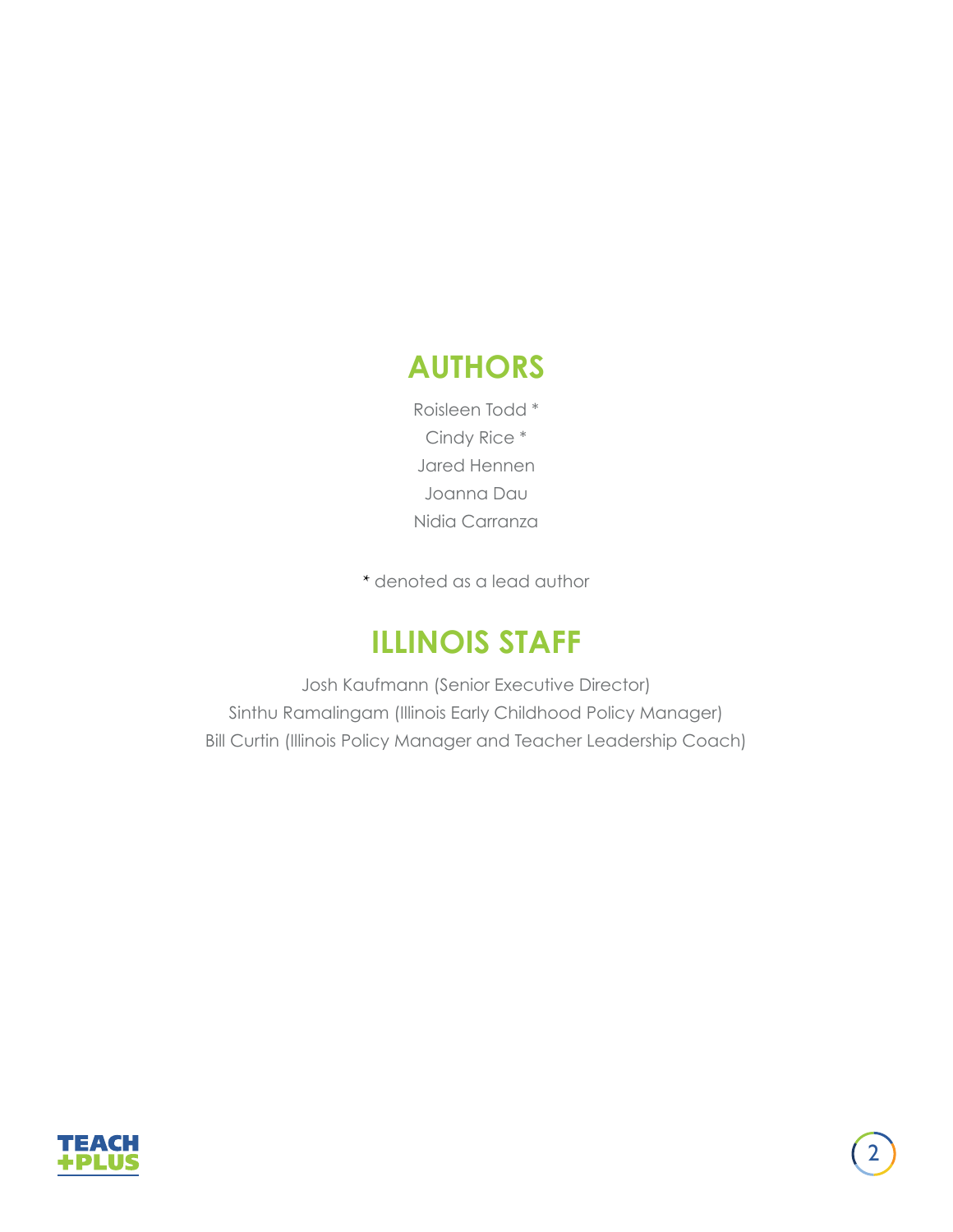### **INTRODUCTION**

Early childhood education (ECE) classrooms in Illinois are facing a teacher shortage crisis, yet many educators who have experience but aren't certified as lead teachers are hungry for opportunities to become lead-teacher certified. Regardless of ECE program setting-the most common are embedded within local school districts, community-based organizations (CBOs), and home-based programs-it remains a constant struggle to staff ECE classrooms with state-certified lead teachers to provide high-quality, developmentally appropriate support to students and families. Without consistent staffing, the state of Illinois is failing to empower students, families, and communities with the early childhood education and support that research confirms has life-long benefits in a variety of domains.<sup>1</sup>

A bright spot in this crisis is that lead teachers are not the only educators working within ECE classrooms. While lead teachers are charged with instructional planning and content, as well as the overall management and direction of the classroom, this work is supported by paraprofessionals or teaching assistants in each classroom, who play a critical role in the functioning of programs and the high-quality care and education of children. ECE paraprofessionals or teaching assistants are mandated to be staffed in every ECE classroom, and are expected to support instructional activities led by lead teachers, assist with classroom management, aid diverse learning students functionally and academically, sanitize the classroom, and more.<sup>2</sup>

We are a group of early childhood educators who work across the state in a variety of settings, including schools and community-based organizations. As Teach Plus Early Childhood Education Fellows, we're committed to finding solutions to alleviate the ECE teacher shortage crisis. We see a promising path to doing so by empowering the experienced, knowledgeable, and dedicated paraprofessionals and teaching assistants already working in classrooms with the additional knowledge and skills necessary to succeed as lead teachers. The Illinois Governor's Office of Early Childhood Development (GOECD) and Illinois Network of Child Care Resource and Referral Agencies (INCCRRA) are currently exploring competency-based teacher preparation pathways and assessments of prior learning, which is the first step on this path.<sup>3</sup> As early childhood educators, we have seen paraprofessionals and teaching assistants' drive to become lead teachers, and know that they gain many skills related to leading a classroom through their work experience. In our research, we surveyed paraprofessionals and teaching assistants to ask what barriers were preventing them from becoming lead teachers, and what they would need in order to successfully obtain their certification.

In this report, we offer findings and recommend steps that key stakeholders in early childhood education across the state (including the Illinois Board of Higher Education (IBHE), Illinois Community College Board (ICCB), institutions of higher education, and ECE programs) could take in order to alleviate the teacher shortage crisis in ECE by empowering the skilled paraprofessionals and teaching assistants already working in these classrooms to successfully pursue lead-teacher certification.

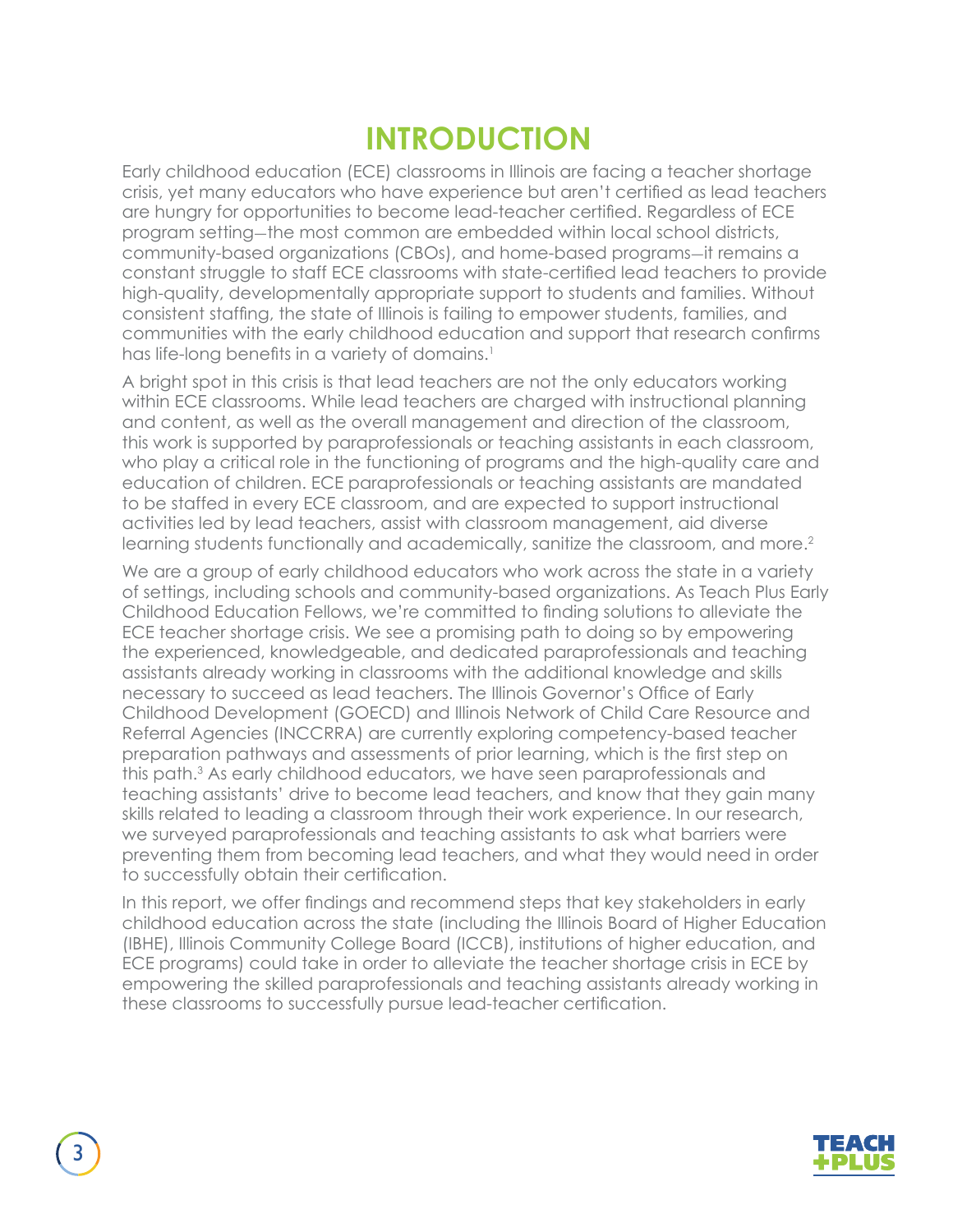#### **Through the survey,** *three findings* **emerged:**

**Finding 1**. While many paraprofessionals and teaching assistants want to become lead teachers and have taken on many of the responsibilities required of lead teachers, there remain barriers toward obtaining lead-teacher certification.

**Finding 2.** ECE paraprofessionals and teaching assistants have a strong interest in pursuing alternative pathways to certification that integrate competency-based assessments and flexible coursework scheduling.

**Finding 3.** Even with flexible coursework scheduling and competency-based assessments in place, paraprofessionals and teaching assistants will still require educational assistance from institutions of higher education and their employers in order to successfully obtain lead-teacher certification.

#### *Four recommendations* **for state leaders, institutions of higher education, and childcare agencies:**

**Recommendation 1.** The Illinois Board of Higher Education (IBHE) and Illinois Community College Board (ICCB) should prioritize support and funding to develop accessible and flexible higher education programs that award credit for demonstration of prior knowledge and skill and offer flexible scheduling options for those paraprofessionals and teaching assistants currently working within early childhood classrooms.

**Recommendation 2.** The Illinois Board of Higher Education and the Illinois Community College Board, as part of the work to create early childhood teacher preparation competency-based courses, should align their ECE program requirements with the Gateways to Opportunity ECE Credential Framework

**Recommendation 3.** Institutions of higher education should partner with local childcare agencies and school districts to build structures and collaboratives within which aspiring lead teachers can receive educational and professional support for program completion, while continuing to work full time. If a formal partnership is not possible, childcare organizations and schools should strive to create and maintain work environments that provide space and flexibility for paraprofessionals and teaching assistants to both work full time and succeed in achieving career and educational goals.

**Recommendation 4.** The Illinois Commission on Equitable Early Childhood Education and Care Funding should recommend stipends to employers to supplement the hours of work during which employees would pursue coursework, as well as to provide an incentive program for employees upon completion of a Gateways benchmark credentials, degrees, and certification.

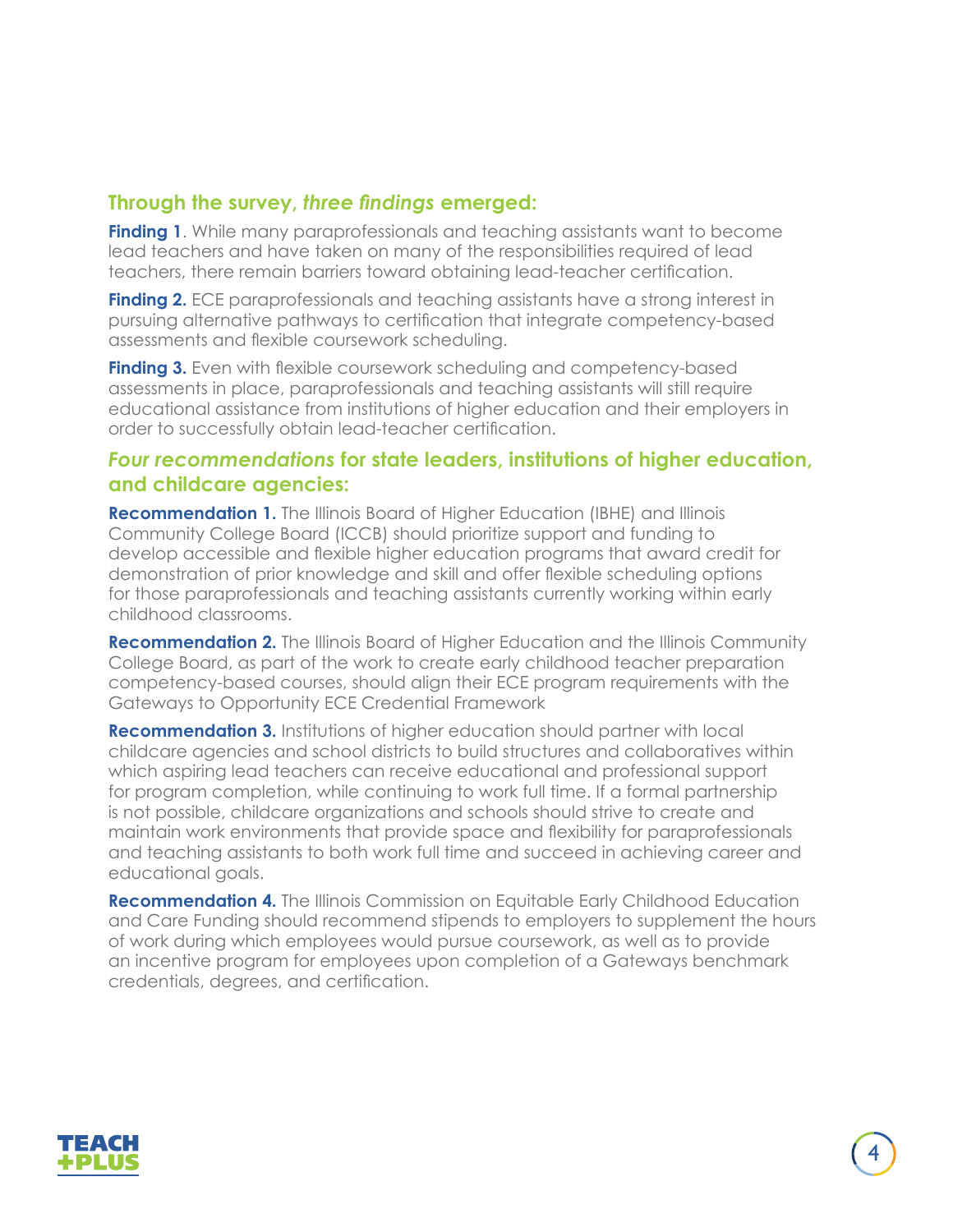### **BACKGROUND: CURRENT OBSTACLES TO PARAPROFESSIONAL AND TEACHING ASSISTANT CAREER ADVANCEMENT**

Early childhood lead teacher certification requires that educators hold a Bachelor of Arts and an additional Early Childhood Education Type 04 Educator's License. Some certification programs offer a B.A. in Early Childhood Education, thus embedding licensure coursework into its structure.<sup>4</sup> The educational requirements to become an early childhood paraprofessional or teaching assistant are lower than that of the early childhood lead teacher. Paraprofessionals, who work in school districts, are required to hold a Paraprofessional Teaching License, which requires a high school diploma or GED, in combination with an associate degree, 60 semester hours of coursework, or minimum scores on state foundational skills tests. For entrylevel teaching assistant positions in non-school based ECE centers, candidates must have a high school diploma or GED. Teaching assistants can advance in their career by completing higher education coursework and professional learning sessions. Both paraprofessionals in school districts and teaching assistants in nonschool based programs must have a B.A. in order to advance to the lead teacher position, regardless of the skills and knowledge they gain through their hands-on work experience.

Given that paraprofessionals and teaching assistants work full-time hours, often for minimum-wage compensation and while supporting their own families, completing coursework for a B.A. simply requires more time and money than they can afford. The existing pathways for becoming a certified lead teacher are inaccessible to our paraprofessionals and teaching assistants. If we are to mitigate the teacher shortage crisis by supporting paraprofessionals and teaching assistants in advancing into open lead teacher positions, we must understand the barriers currently preventing them from certification, and construct alternative pathways to certification that directly address and eliminate these barriers.

*"It's a challenge to find the time involved to take 3-6 hours of additional college courses to be teacher qualified. ... There are younger, less experienced people where I work who have completed CDA training, are now teacher qualified, and get paid more than I do because they*  somehow had time to complete all the hoops you have to jump through. They get paid more *and do less than I do. They have the certificate because our center rushed as many through as they could to look good to DCFS, but what we've gained is higher paid people with CDA certificates that ask people like me how to do their job or to just do it for them."* 

*-CBO educator in Cook County*

### **METHODOLOGY**

We developed a survey to determine paraprofessionals' and teaching assistants' interest in becoming lead teachers, the barriers that keep them from pursuing lead teacher certification, and what solutions would help them achieve that goal. In particular, we sought to measure interest in the potential creation of new certification programs, which would combine successful demonstration of prior knowledge and skills through competency-based assessments and flexible program structures for

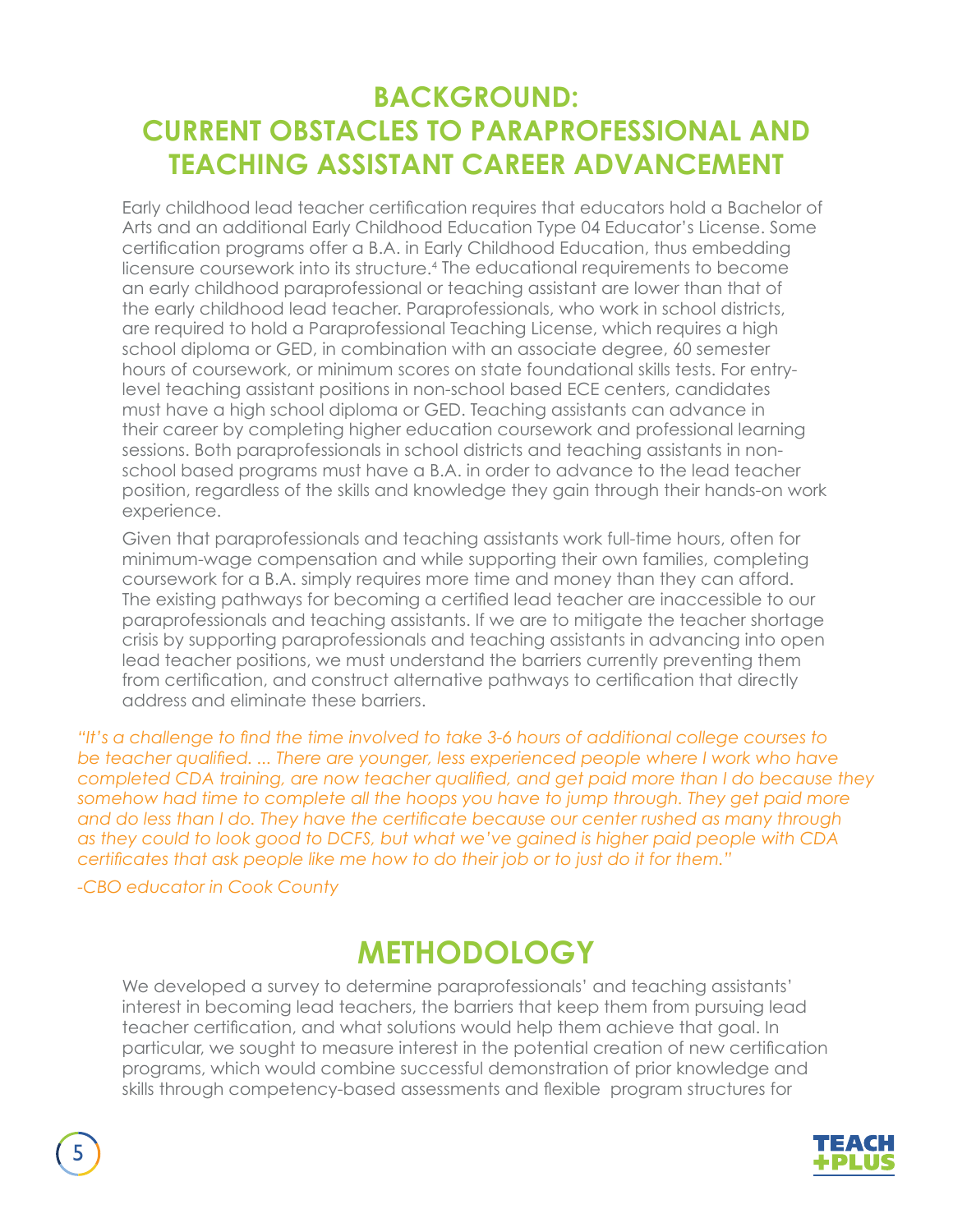professionals currently working in the field of early childhood. There were a total of 74 participants.<sup>5</sup> We coded the data to identify patterns in survey responses, regarding paraprofessionals' and teaching assistants' experience in the classroom and in the efforts in obtaining lead teacher certification, as well as what supports they would need to pursue this certification with success.

Given the multitude of contexts within which early childhood paraprofessionals and teaching assistants work across the state of Illinois and the differences that these contexts have in regards to educational requirements and work experiences, it is useful to understand who participated in the survey before discussing participants' responses. Educators who participated came from different teaching settings: 38 percent in community-based organizations (CBOs), 21 percent in school districts, 8 percent in home-based settings, and 33 percent in "other."6 In regards to the participants' highest level of education completed, 38 percent have a high school diploma/GED, 21 percent have an associate degree, 22 percent have a bachelor's degree, and 19 percent marked "other."7

# **FINDINGS**

#### **While many paraprofessionals and teaching assistants want to become lead teachers and have taken on many of the responsibilities required of lead teachers, there remain barriers toward obtaining lead-teacher certification. 1.**

Paraprofessionals and teaching assistants want to become lead teachers. Eighty-four percent of all participants responded "yes" when asked whether or not they were interested in becoming a lead teacher, regardless of their work context and level of education and credentials.<sup>8</sup> This response was across paraprofessionals and teaching assistants in all settings.

Further, while we had hypothesized that those who had already attained higher levels of credentials may be more likely to be interested in pursuing lead-teacher certification because they had fewer additional requirements to complete, this was not the case. Respondents' current Gateways credential had no bearing on their desire to pursue certification. Thus, no matter how far respondents were from obtaining their certification, the overwhelming majority of them aspired to this goal.

**Figure 1. In your current position, are you ever asked to temporarily take on the responsibilities of a lead teacher?**



*W*hile previous research has shown that paraprofessionals and teaching assistants often take on the responsibilities of lead teachers in the classroom<sup>9</sup>, we wanted to know if our group of participants had this common experience as well. Overall, 77 percent of survey respondents reported that they have been asked to temporarily

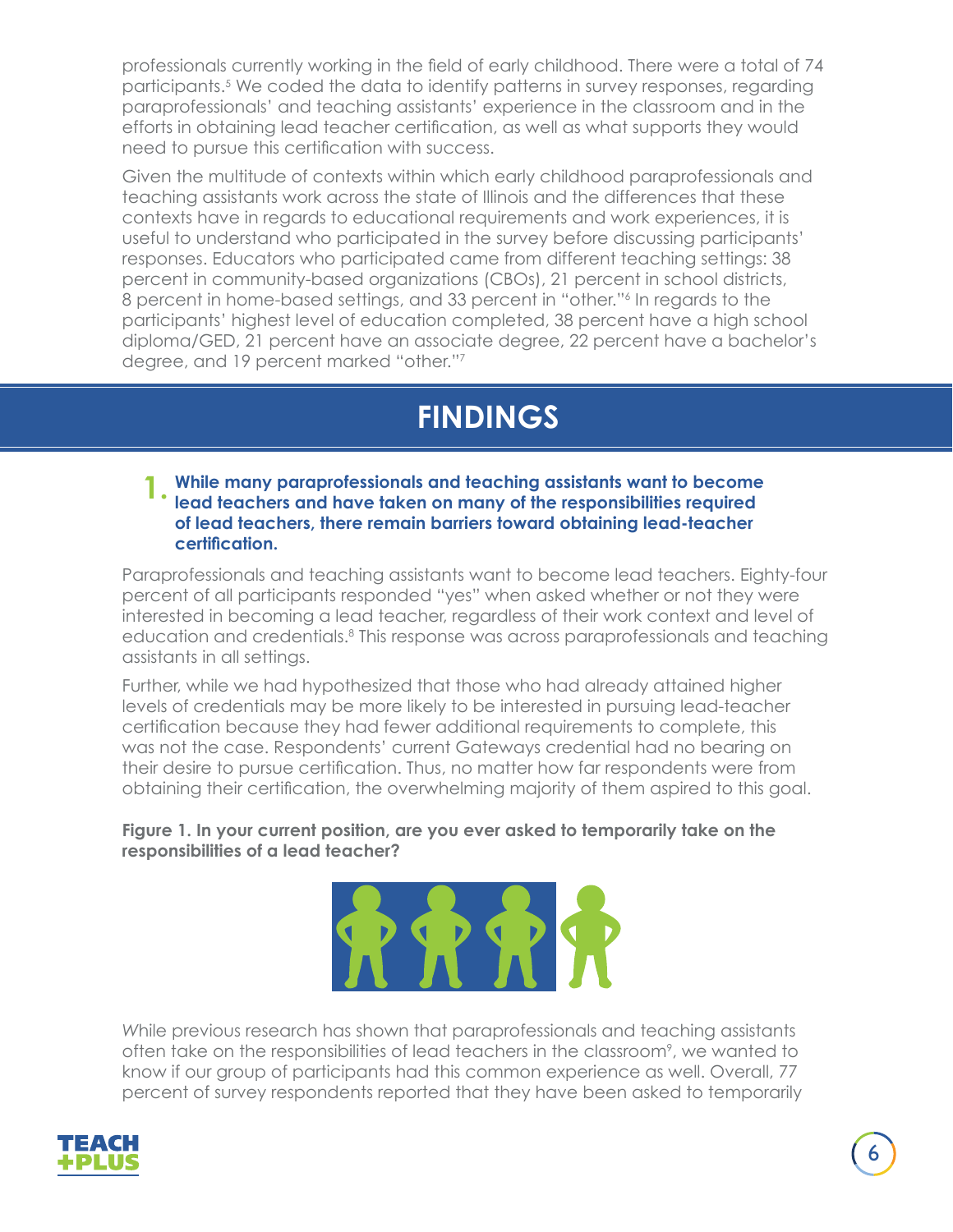take on the responsibilities of a lead teacher in their current position (see Figure 1).10 Context and level of education attained seemed to influence how often paraprofessionals and teaching assistants were asked to assume lead teacher responsibilities. Those working in non-school based programs were more likely to be asked to fulfill lead teacher requirements than school-based paraprofessionals and teaching assistants, and those with a B.A. were more likely than those with less advanced degrees to be asked to fulfill these responsibilities. Despite these differences, the majority of paraprofessionals and teaching assistants across all contexts and levels of education are frequently asked to fulfill lead teacher responsibilities.

Having established that paraprofessionals and teaching assistants are often asked to fulfill lead teacher responsibilities, it follows that these paraprofessionals and teaching assistants gain skills and knowledge required of lead teachers through their work. We asked paraprofessionals and teaching assistants if they believed they had gained these skills and knowledge, and, if so, in which domains they had grown. Reflecting on our own experiences and knowledge of early childhood classrooms and instruction, we asked specifically if paraprofessionals and teaching assistants believed they had grown in instruction (such as lesson and unit planning, delivering engaging lessons, etc), professional responsibilities (such as paperwork, co-teaching, partnering with families, etc), classroom management (such as building classroom culture, supporting social-emotional skills, etc), and child development (such as typical developmental milestones, understanding of the ways in which young children learn, etc).

#### **Figure 2: Which knowledge and skill do you feel you have gained in your work experience?**



The majority of respondents believed they had gained knowledge and skills related to becoming a lead teacher through their work experiences. There were a few differences in the domains in which paraprofessionals and teaching assistants built skill based on Gateways credential, work context, and level of education (see Figure 2). While Gateways Credential had no bearing on the skills paraprofessionals and teaching assistants reported gaining, participants with high school diplomas/GEDs

7

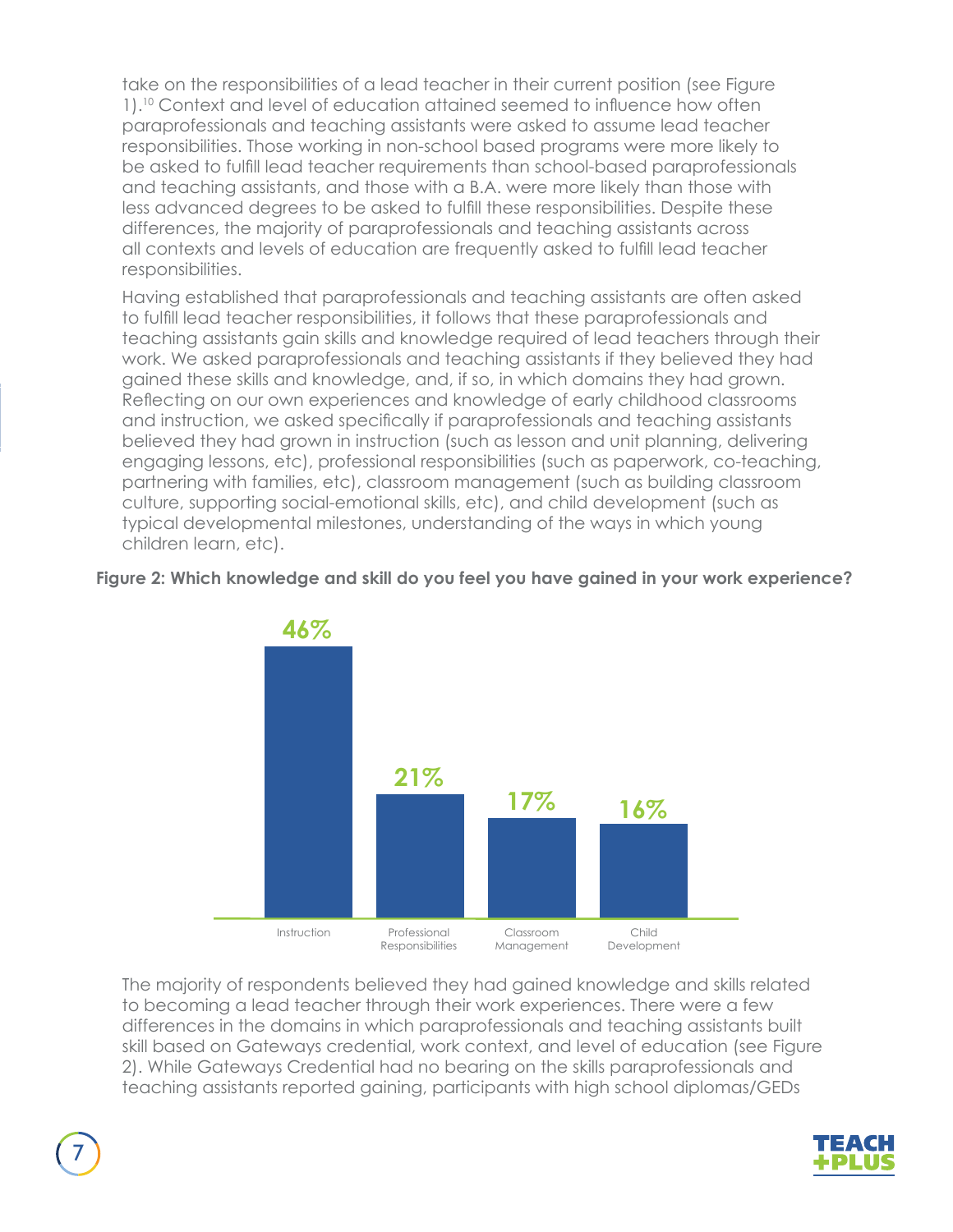reported gaining child development knowledge more often than respondents with advanced levels of educational attainment. One educator said she had learned many skills during her time in the role of the lead teacher:

*"How to prepare a lesson plan for the classroom, how to engage children in a classroom setting: I have gained the knowledge of how through reading we can help expand a child's vocabulary, curiosity about their surroundings, and create activities based on reading themes. I have learned how vital it is to provide a stable, friendly, and nurturing environment that is safe for a child."* 

#### *-A home-based educator in Cook County*

As expected, the most common barriers to pursuing lead teacher certification reported by respondents were money, time, or a combination of both (see Figure 3). This did not change depending on respondents' education level, Gateways registry level, or setting in which they teach.



#### **Figure 3: What challenges have you encountered, if any, in becoming a lead teacher?**

Financial concerns centered on both the cost of tuition and coursework itself and the minimal return on this investment due to low wages in the early childhood education sector. One respondent powerfully responded:

#### *"Paying back significant loans when I only make \$11 is disheartening."*

### *-CBO educator in DuPage County*

Nearly 20 percent of respondents cited the complexity of the process as a barrier. They detailed struggles with understanding and navigating higher education and Gateways registry infrastructures, including paperwork requirements and transferring learning credits between institutions, which often leads to taking repetitive coursework at multiple institutions. Some respondents indicated that lack of opportunity (such as job availability) and personal reasons were the reasons why they had not been able to successfully pursue lead teacher certification. Fewer than 10 percent of responses indicated that assistants had not faced any barriers in their efforts toward becoming a lead teacher.<br>FEACH

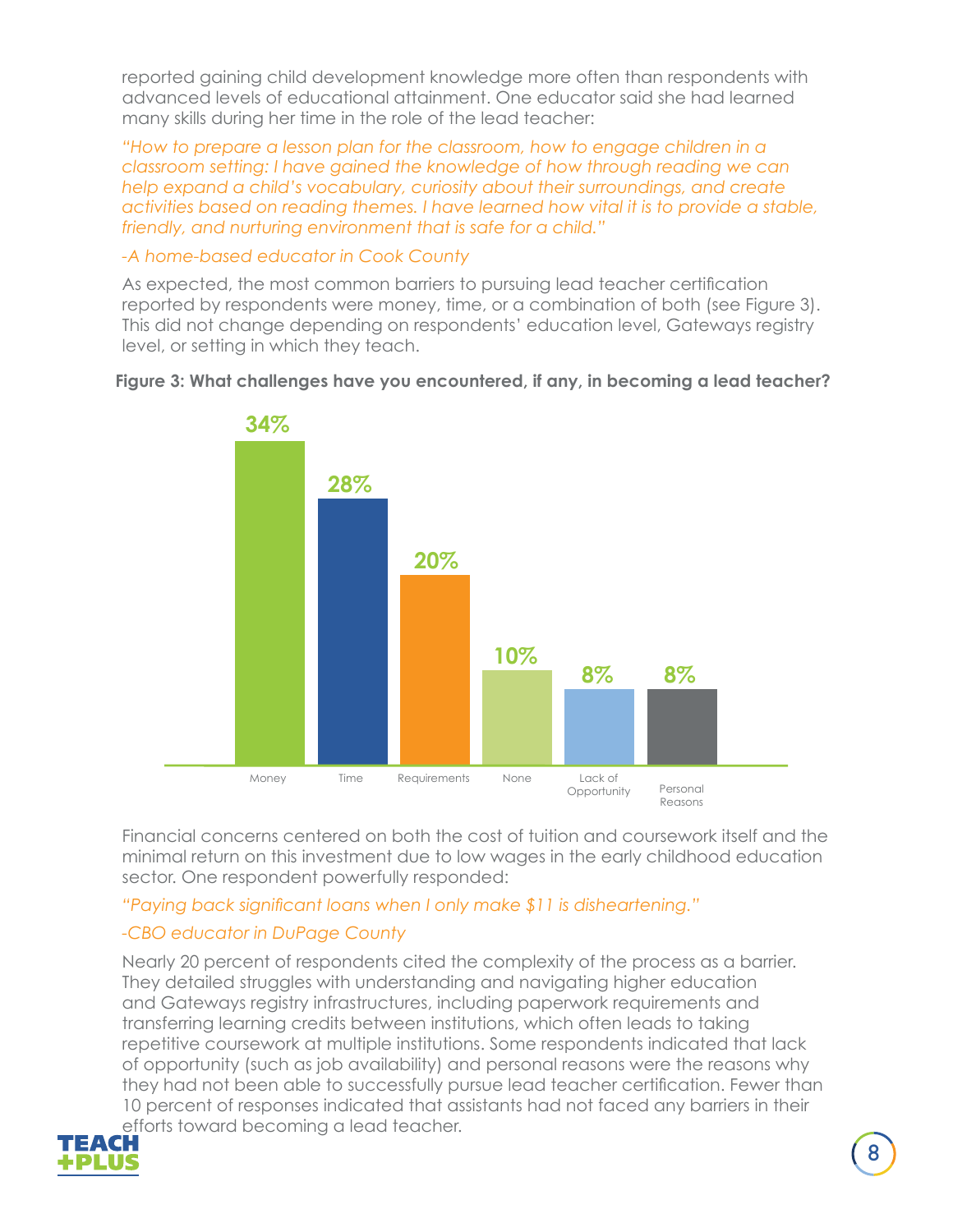#### **ECE paraprofessionals and teaching assistants have a strong interest 2.in pursuing alternative pathways to certification that integrate competency-based assessments and flexible coursework scheduling.**

Ninety-two percent of survey respondents who replied to the question asking whether they would consider taking competency-based assessments (CBAs) as a part of an alternative pathway toward teacher licensure said they would.11 Many cited a clearer, shorter, more affordable pathway, improved future work improvement, and being granted credit for work experience as their reasons. It is compelling to note that there were no significant differences in the willingness to take CBAs as a part of certification based on Gateways Level, teaching context, or highest level of education completed. This suggests that despite these variances, paraprofessionals and teaching assistants across the state felt as though they had gained knowledge and skills that would empower their becoming an effective lead teacher.

An additional incentive to gaining credit for previous experience within alternative pathways to licensure was the potential for greater flexibility in course scheduling. Ninety percent of participants reported that they would be more likely to complete higher education coursework if the courses were offered online, in the evening, or on weekends, in combination with CBAs. Again, there were no significant differences across the respondents' subgroups regarding the need for and willingness to enroll in a more flexibly structured program.

Many respondents cited the conflict between class schedules and their working schedules. One respondent explained,

#### *"Programs offered during nights and weekends would be extremely helpful. When I*  look at courses being offered the schedule of classes is often during the morning on *weekdays. These are often a setback when working during traditional work hours."*

#### *-Home-based educator in Cook County*

Other respondents reported that they have their own children at home to care for, and are unable to attend sessions in person or on a fixed schedule. They would be incentivized by flexible, online programs that could be completed at their own pace and on their own schedules.

Overall, survey respondents were excited and eager to pursue additional coursework to gain their lead-teacher certification, under the right conditions. This is a motivated and driven workforce, composed of individuals who are willing to work toward leadteacher certification and career advancement, regardless of their current teaching context and their current levels of education and credentials. Paraprofessionals and teaching assistants will pursue lead-teacher certification when alternative programs that meet their needs are built and made accessible to them. These programs must be flexibly scheduled, including online, self-paced teacher preparation pathways, must be affordable, and must offer credit for prior work experience, which can be measured using competency-based assessments.

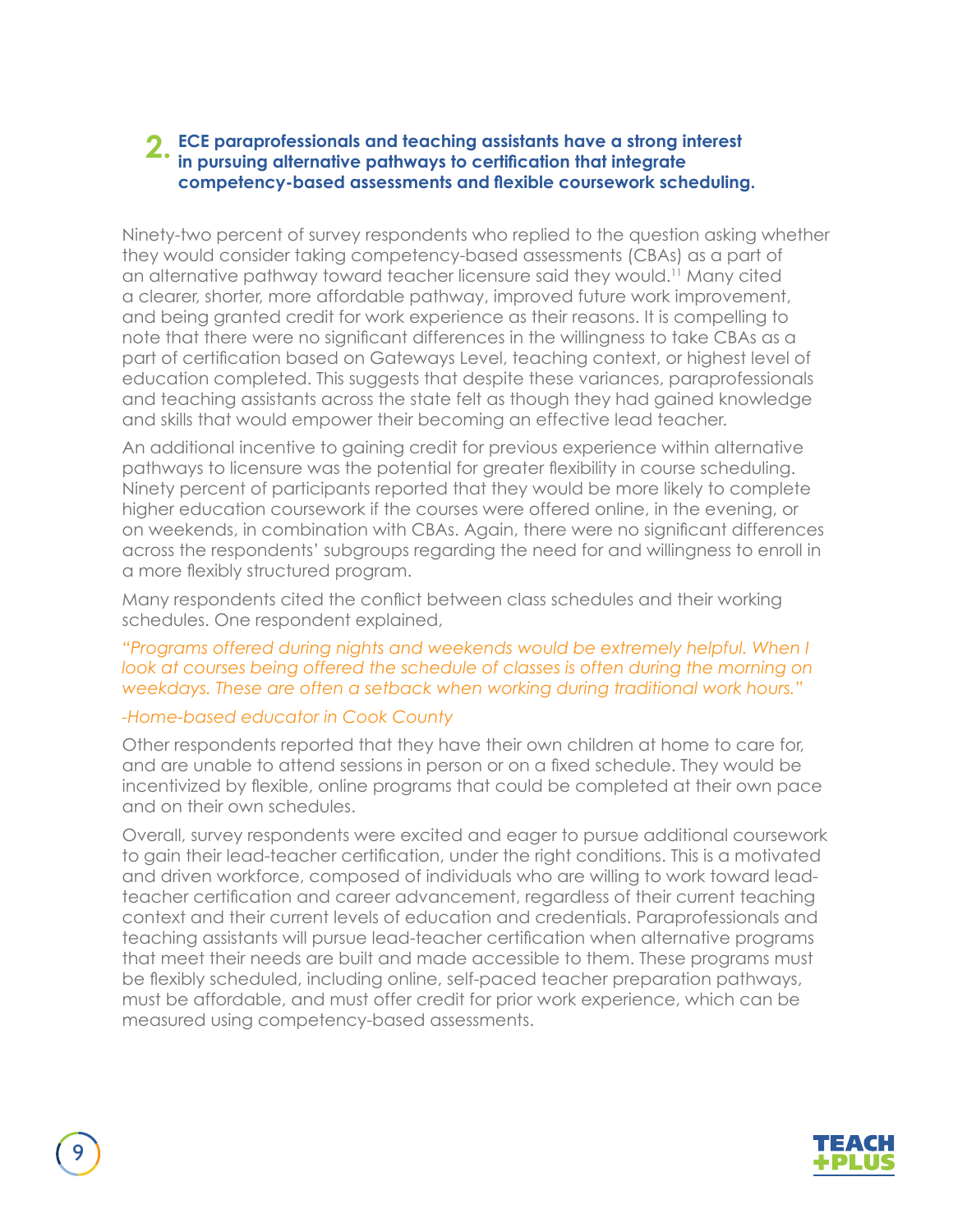#### **Even with flexible coursework scheduling and competency-based 3. assessments in place, paraprofessionals and teaching assistants will still require educational assistance from institutions of higher education and their employers in order to successfully obtain lead teacher certification.**

After explaining CBAs and flexibly scheduled and online pathways, we asked respondents to inform us about additional barriers that would still prevent them from pursuing their lead-teacher certification (see Figure 5). Promisingly, some respondents reported that these changes would remove all barriers and, in the words of one teacher, *"There would be no excuses then."*

**Figure 4: If competency-based assessments and a combination of night, weekend, and/ or online coursework would not completely remove the barriers you are experiencing in becoming a lead teacher, what kinds of additional supports would you find helpful in order to obtain your lead-teacher degree or credential?**



Many respondents did, however, report additional obstacles. The number one remaining need for respondents to be successful in lead-teacher certification obtainment was educational assistance, such as tutoring and advising services. Over one-third of respondents felt that they needed this in order to be successful. (see Figure 4) Given that most early childhood paraprofessionals and teaching assistants work full-time hours and often have their own families to care for, there is little time for most paraprofessionals and teaching assistants to devote to completing requirements, such as observation hours, student teaching, and collaborative study groups, outside of the educational and work contexts. Paraprofessionals and teaching assistants also reported work support (such as the ability to complete observational hours in the classroom in which they work), and financial assistance as additional needs. As one educator said,

*"... Tutoring is always essential and speaking with individuals that have completed the program in order to keep the motivation going in obtaining the degree."* 

*-Home based educator in Cook County*

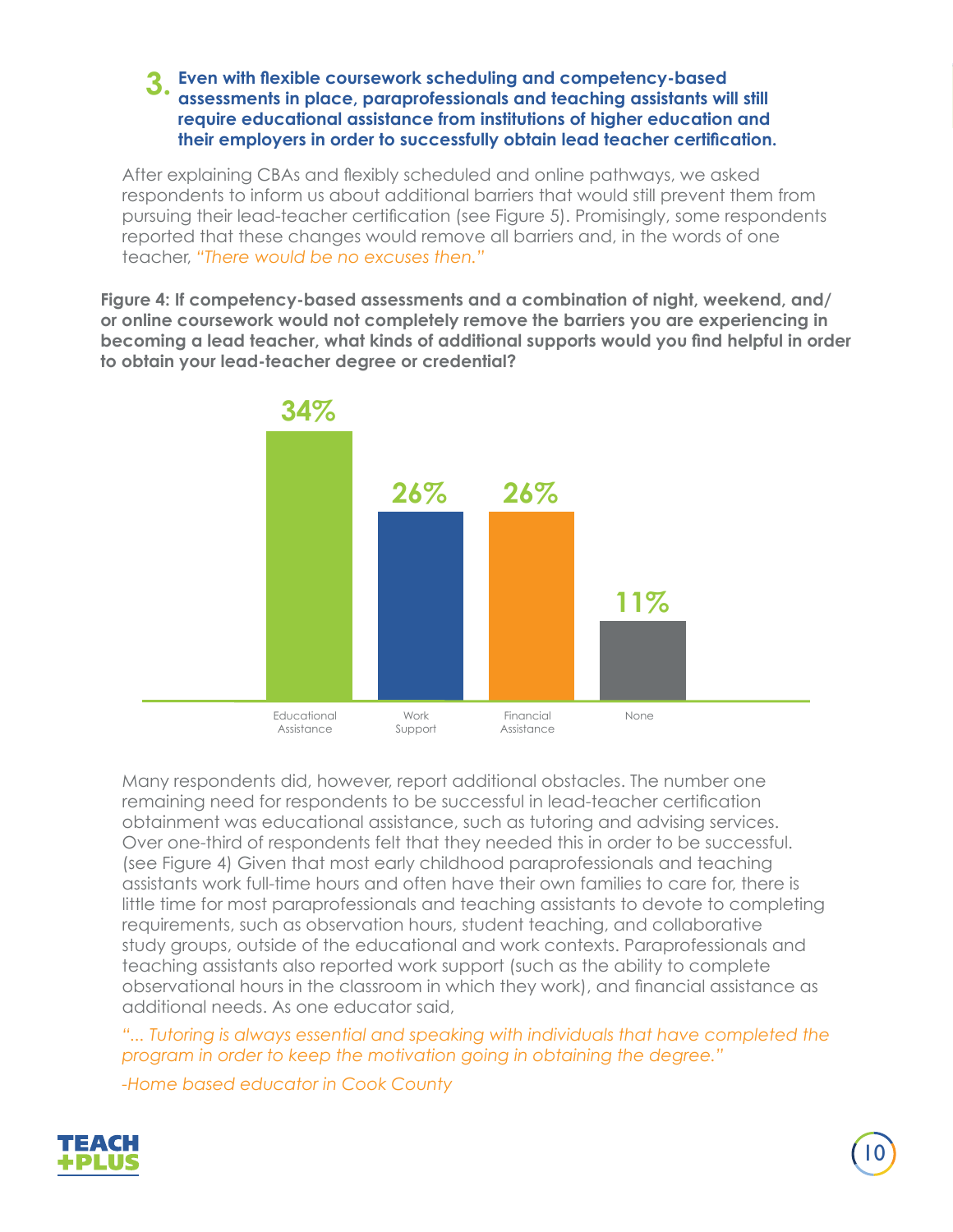# **RECOMMENDATIONS**

Based on the results of the survey, we recommend the following:

**The Illinois Board of Higher Education (IBHE) should prioritize funding to develop accessible and flexible higher education programs that award credit for demonstration of prior knowledge and skill and offer flexible scheduling options for those paraprofessionals and teaching assistants currently working within early childhood classrooms. 1.**

*"There are no flexible options that take into account my current knowledge, abilities, and experience. I am not interested in going to school for years to get a degree that shows I have been 'educated' in topics in which I am already proficient."* 

#### *-A CBO educator in McHenry County*

To support paraprofessionals and teaching assistants in obtaining lead-teacher certification, we must develop flexible, online, and in-person program structures which provide educational credit for demonstrated prior skills from work experience in order to reduce the course and tuition burdens. Programs that cater to traditional

students with in-person classes scheduled during the day, and that do not award credit for prior knowledge, are simply not accessible to our current paraprofessional and teaching assistant workforce. Especially given the prevalence of low wages in early childhood across the state, it is usually not feasible for paraprofessionals and teaching assistants to leave their current positions in order to enroll in lead-teacher certification programs full time, especially with the additional financial burden of tuition costs. Further, paraprofessionals and teaching assistants are often

*Programs that cater to traditional students with in-person classes scheduled during the day, and that do not award credit for prior knowledge, are simply not accessible to our current paraprofessional and teaching assistant workforce.*

already balancing their careers with caring for their own families. Paraprofessionals and teaching assistants are more than willing and motivated to pursue lead-teacher certification to improve their practice and obtain certification, but existing program structures simply do not meet their needs.

Assessments of prior learning can be a valuable tool in assessing paraprofessionals' and teaching assistants' prior skills through their work and educational experiences. Our findings show that paraprofessionals and teaching assistants feel as though they have gained knowledge around many of the responsibilities related to being a lead teacher, including classroom instruction, professional responsibilities, classroom management, and knowledge of child development. Paraprofessionals and teaching assistants do not want to invest more time and money into taking coursework that is redundant to their work experiences. By integrating assessments for prior learning into lead-teacher certification programs, institutions of higher education will be able to capture and quantify the skills with which each prospective student is entering the program, and to then easily identify in which skills the students must continue to grow. Having competency-based courses can then allow students to be awarded credit for skills they already have, and required to take only the courses directly related to the competencies they still need. This differentiation for each student will not only help to eliminate barriers of time and money for

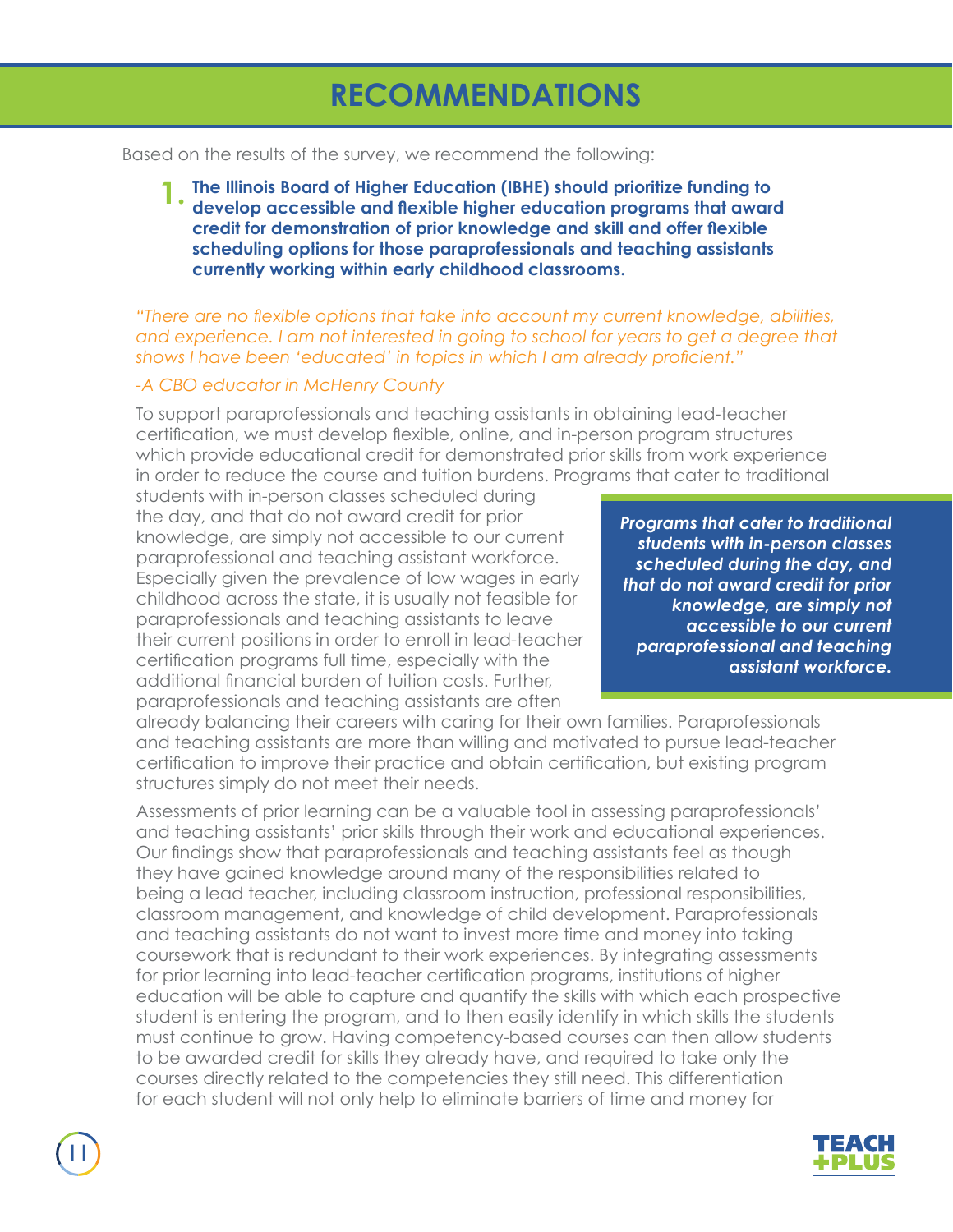many paraprofessionals and teaching assistants, but will also empower these paraprofessionals and teaching assistants with the recognition that they are skilled early childhood practitioners, and that their knowledge and experience is valuable, thus increasing the likelihood they will pursue certification.

*"... I feel that would help so many great teacher assistants that like me would love to one day be leads. It would help us get one step closer towards seeing our dream come true, because unfortunately not many of us make enough money at our jobs to pay for a bachelor's degree and that is what gets in the way of pursuing a* bachelor's degree in education. We love our jobs with the children but our pay is not *enough to pay for a degree."* 

*-A school Head Start classroom educator in DuPage county*

**The Illinois Board of Higher Education and the Illinois Community 2. College Board, as part of the work to create early childhood teacher preparation competency-based courses, should align their ECE program requirements with the Gateways to Opportunity ECE Credential Framework**

In May 2020, the Illinois Governor's Office of Early Childhood Development and Illinois Network of Child Care Resource and Referral Agencies put out a request for proposals to the Illinois Higher Education community for those that would be willing to participate in the Illinois Gateways to Opportunity ECE Credential Competency Project. The goal of this project is to utilize the Gateways to Opportunity ECE Credentials to create online early childhood teacher preparation competencybased courses through which participants can earn ECE credentials to advance toward becoming a lead teacher.

Most childcare centers already utilize the Illinois Gateways to Opportunities registry to track their employees' professional development and course credit. These credentials are aligned with an extensive set of 56 competencies, which incorporate 347 benchmarks, related to working within the early childhood context. These competencies can easily be translated into the learning standards used by institutions of higher education to structure their certification programs. These standards can be measured by the CBAs that students take upon their enrollment in certification programs, thereby providing the program with clear data on which competencies have been attained through work experience, and which must be gained through additional coursework, for each individual student.

By using the existing Gateways structure that paraprofessionals and teaching assistants already use to measure their professional learning within the context of certification programs, IBHE and institutions of higher education can streamline the process of gaining certification through a combination of coursework and work experience. If institutions of higher education go further and adopt the online, self-paced courses created through the Gateways to Opportunity ECE Credential Competency Project, this would further simplify the process, and alleviate many of the barriers preventing paraprofessionals and teaching assistants from pursuing certification.

A further benefit of these courses rooted in the ECE Credential Framework is that if they are adopted across the state by institutions of higher education, students will be able to more easily transfer their previous educational credits between institutions. Many of the survey respondents reported that one of the barriers they had faced in their previous efforts towards becoming a certified lead teacher was the difficulty

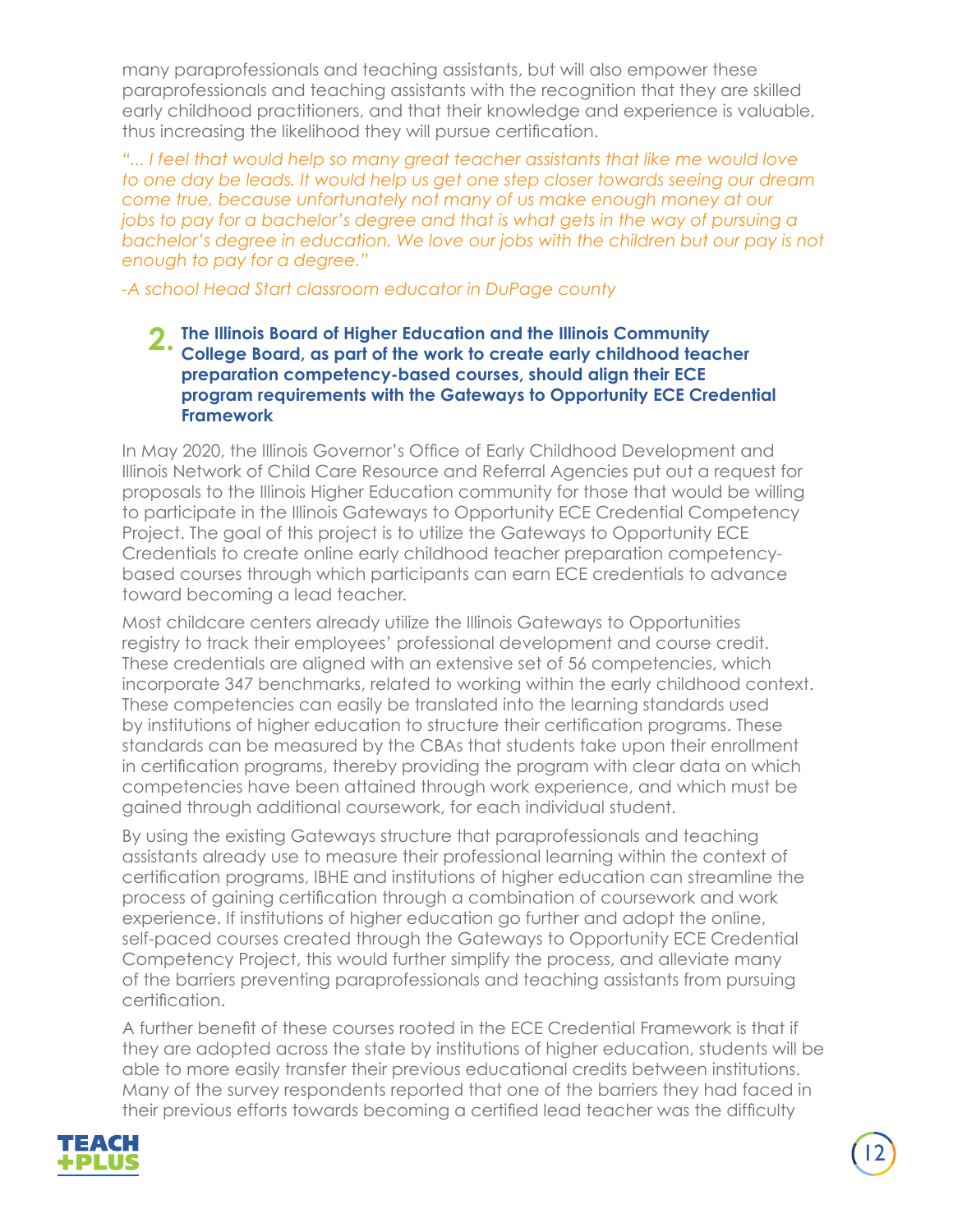they had transferring credits between institutions, and their having to retake coursework when they transferred. This increases both the time and financial burden of becoming a lead teacher for paraprofessionals and teaching assistants, stalling their progress and demotivating them from advancing. Because the paraprofessional and teaching assistant workforce is composed of non-traditional students, who are more likely to need to transfer credits between institutions, the use of the same courses in institutions of higher education across the state will facilitate a direct pathway to certification for paraprofessionals and teaching assistants.

Utilizing the same online, self-guided learning courses will also benefit institutions of higher education across the state. By universally adopting these online courses, which will teach and assess Gateways-aligned competencies and have embedded assessments of prior learning to measure prior knowledge, institutions of higher education will create the program structures that the early childhood paraprofessional and teaching assistant workforce demands, while eliminating the majority of the usual financial costs of doing so. Establishing universal competencybased courses of learning across institutions of higher education will also allow for this transition in program structure to happen more quickly than it would be if the institution were making this shift alone. Accelerating the timeline for this transition will then allow paraprofessionals and teaching assistants to take coursework, obtain their lead teacher certification, and enter the classroom as a lead teacher more quickly than they would be able to in a traditional program. The teacher shortage crisis in Illinois is current and urgent; getting qualified lead teachers into the classroom as soon as possible must be a priority, and the adoption of universal courses by institutions of higher education will facilitate this.

The RFP and awarding of grants to five institutions of higher education for the Gateways to Opportunity ECE Credential Competency Project is a promising start to the push for more accessible and responsive lead certification programs for paraprofessionals and teaching assistants across the state. IBHE and ICCB should highlight the courses in which competencies are represented across multiple courses. This will allow paraprofessionals and teaching assistants to choose courses that will most directly lead to their mastery of each competency without needing to complete coursework for competencies that they have already mastered through their work experience. IBHE and ICCB should encourage the use of these same courses in additional institutions of higher education to both ease institutions' transitions from existing program structures into this hybrid program structure, and to ease the ability of non-traditional students to transfer credits between institutions.

**Institutions of higher education should partner with local childcare 3. agencies and school districts to build structures and collaboratives within which aspiring lead teachers can receive educational and professional support for program completion, while continuing to work full time. If a formal partnership is not possible, childcare organizations and schools should strive to create and maintain work environments that provide space and flexibility for paraprofessionals and teaching assistants to both work full time and succeed in achieving career and educational goals.**

In order to encourage paraprofessionals and teaching assistants to apply to and successfully complete lead-teacher certification programs, school districts and childcare organizations should develop cohort-model partnerships with local institutions of higher education. Built into these partnerships could be the ability for paraprofessionals and teaching assistants to conduct observational hours within

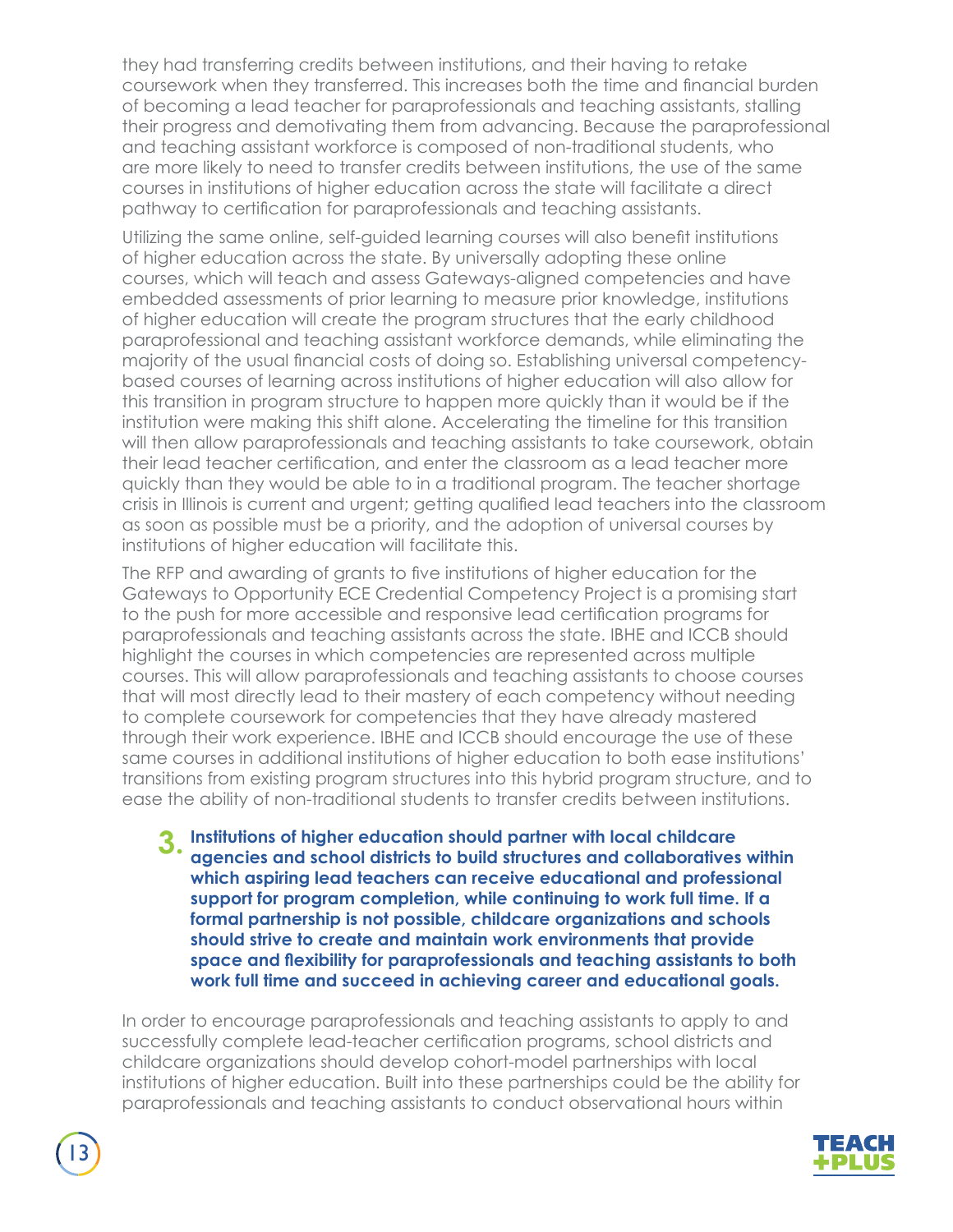their work environment, and space for them to collaborate with and learn from one another as they progress through their coursework.

Many paraprofessionals and teaching assistants reported that even if there would be a reduced course load and program cost facilitated by the use of CBAs, they would still require financial assistance in order to successfully complete a lead teacher certification program. Given this, we recommend that partnerships between ECE programs and local institutions of higher education include tuition discounts to encourage employees to enroll in their programs. ECE employers can offer additional financial support to their paraprofessionals and teaching assistants participating in these partnerships by committing to advancing the employees' position at work as the employee meets benchmark criteria as they complete certification coursework.

Local childcare agencies and school districts partnering with institutions of higher education will not only benefit from paraprofessionals and teaching assistants pursuing lead-teacher certification; agencies and school districts and institutions of higher education will benefit as well. Even when offering tuition discounts, institutions of higher education will benefit from increased profits, because their student enrollment will increase and they will be attracting, and thus collecting, tuition funds from more students than they would have otherwise. Local childcare agencies and school districts will be filling empty lead teacher positions with qualified candidates who are already a part of their communities and therefore have a cultural knowledge of and strong relationships with students and families. By empowering those already working within their classrooms with greater knowledge and skill in early childhood pedagogical practices, childcare agencies and school districts will be improving the educational experience of students and families.

#### **The Illinois Commission on Equitable Early Childhood Education and Care 4. Funding should recommend stipends to employers to supplement the hours of work during which employees would pursue coursework, as well as to provide an incentive program for employees upon completion of a Gateways benchmark credentials, degrees, and certification.**

In order to facilitate the partnerships between local childcare agencies and school districts, and institutions of higher education detailed above, the Illinois Commission on Equitable Early Childhood Education and Care Funding should recommend the allocation and awarding of funds to employers who are willing to embark on these partnerships and to provide financial incentives and advanced positions to their employees upon certification completion. Local childcare agencies and school districts are already underfunded, and many struggle to find the financial means to staff open positions with qualified candidates even without additional funding.

Employers should also receive additional funding in cases when the partnership between institutions of higher education and ECE workplaces causes an employee to use work time in a way that prevents them from fulfilling their regular duties. This may include activities such as observing a classroom other than their own, or completing lab hours. As most ECE programs already struggle with existing funding, additional funding should be provided to ECE programs engaged in such partnerships to offset the cost of hiring additional employees or providing substitute coverage.

Paraprofessionals and teaching assistants reported they need financial support in order to be incentivized to enroll in and complete lead-teacher certification

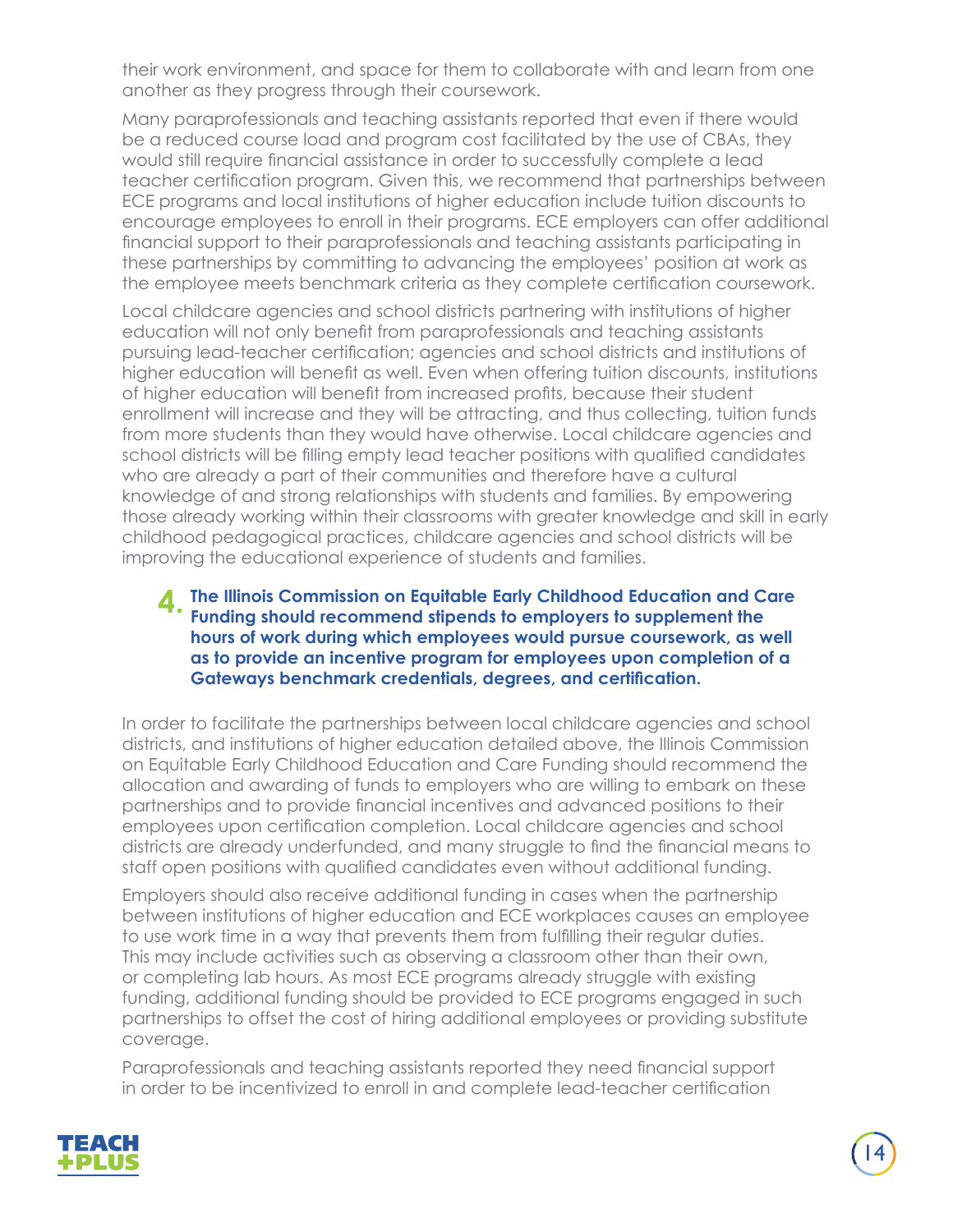programs. If the goal is to alleviate the teacher shortage crisis in early childhood education across the state in order to ensure that every child has the opportunity to learn and grow in a high-quality, equitable learning environment, the state must allocate more funds to efforts to support paraprofessionals and teaching assistants in their obtainment of lead-teacher certification. When childcare agencies and local school districts have funds available to create these incentive programs within their existing staff community, paraprofessionals and teaching assistants will have greater opportunities for educational and career advancement. Students and families will benefit from having more qualified teachers in these classrooms, especially those with whom they already have strong relationships and who are familiar with the cultural community of the childcare agency or school.

### **CONCLUSION**

The current Illinois teacher shortage crisis in ECE has a solution: the skilled paraprofessional and teaching workforce already in our classrooms. These paraprofessionals and teaching assistants are motivated to become lead teachers, but are unable to do so within the current structure of advancement. We must construct new, alternative pathways to certification that directly address the needs of these paraprofessionals and teaching assistants, including flexible, online scheduling and coursework, CBAs to award educational credit for previous experience, reduced tuition, and additional educational and work supports.

We recommend that the Illinois Board of Higher Education work with the Governor's Office of Early Childhood Development, INCCRRA, and the ECEC Funding Commission to fund and build such alternative pathways to licensure that can be streamlined and adopted by institutions of higher education across the state. Doing so will empower already skilled ECE paraprofessionals and teaching assistants to obtain their lead-teacher certification, thus expanding the pool of certified lead teachers across the state. Further research should be conducted to identify specific needs and obstacles of paraprofessionals based on their teaching context, as well as demographic information (including racial identity, geographic location, and socioeconomic status) to ensure that the pathways created are equitable, responsive, and accessible to all. When these pathways are implemented and more paraprofessionals are able to obtain their certification, ECE programs across the state will grow in their capacities to support and empower students, families, and communities with high-quality, developmentally appropriate early childhood programs that will establish robust foundations for our children's bright futures.



15